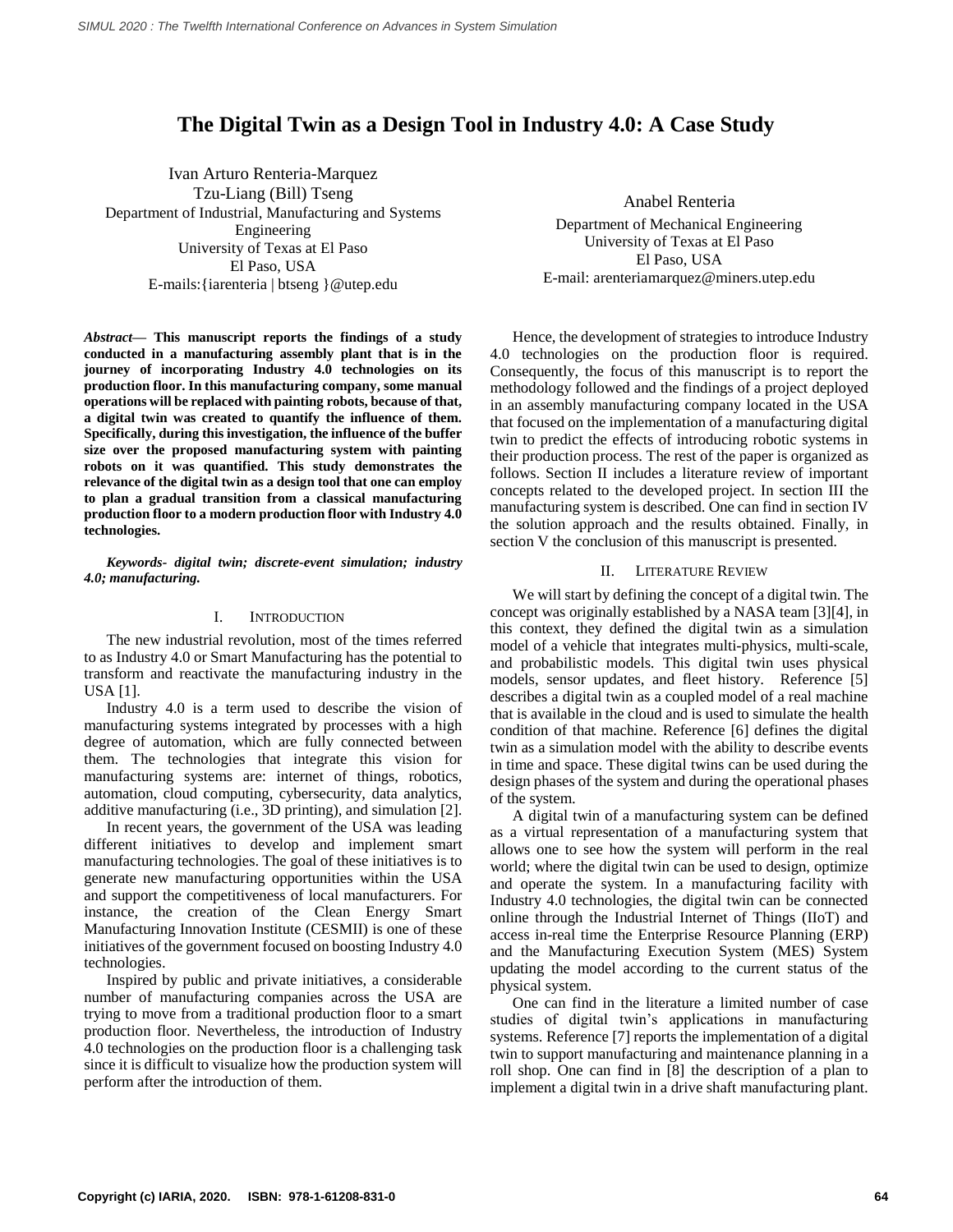Now that the concept for digital twin of manufacturing systems was established, we will define the concept of capacity analysis. One can define capacity analysis as the process used to measure the capacity of one operation in a manufacturing plant. More specifically, production capacity analysis refers to the maximum number of production orders that can be manufactured under specific conditions.

One can study problems related to production capacity analysis and optimization from different angles. For instance, reference [9] describes a case study of a production capacity analysis of a shock absorber assembly line where the configuration of the layout was modified to improve production rates. In this study, the production capacity was increased by 32%.

Reference [10] remarks on the lack of studies in the literature focused on the investigation of the influence and effects of limited buffer size in the production capacity of reentrant hybrid flow shops. The goal of this study was to develop scheduling strategies that will optimize production capacity. This type of problem demands a non-trivial solution since this problem is NP-hard. In this work, a hybrid harmony search and genetic algorithm were proposed.

## III. OVERVIEW OF THE MANUFACTURING SYSTEM AND PROBLEM DEFINITION

As previously mentioned, the manufacturing plant presented in this manuscript is an assembly plant. The value stream of this manufacturing plant is composed of a complex internal structure where the workers currently perform all the processes with manual operations. The four main groups forming the processes of this facility are assembly, prepainting, painting, and testing, where these groups have the flexibility to produce five different product types. One can find a schematic of this facility in Fig. 1.

The production processes of the assembly lines are configured as a hybrid flow shop. This is formed by a series of workstations, where some operations are performed in workstations with a parallel connection; the flow of this process runs in one direction.

The production processes of the painting area are arranged as a job shop with reentrances. The different products run through the painting shop in small batches of the same product type. Each product type requires a specific sequence with a specific set up. Not all the product types require to pass through all the processes, and most of the time a product needs to pass by a specific process several times. The workstations that perform the same function are grouped together. After the product types pass through all the required painting processes, they pass by a functional test.

As previously mentioned, one can classify the manufacturing operations of this system as manual operations. However, this manufacturing plant is on the journey of incorporating Industry 4.0 technologies into their processes. This manuscript reports the initial steps of this long-term initiative.

In this manufacturing system, some manual operations of the painting shop will be replaced with automatic operations performed by painting robots. The presented manuscript focuses on a capacity analysis with a limited buffer size prior

to the implementation of these robots. The motivation for predicting the proper buffer size capacity prior to the implementation of these robots is based on the fact that these robots will affect the dynamics of the entire system and a proper buffer size needs to be determined. The buffers are located before and after the painting area.



Figure 1. Assembly manufacturing plant.

IV. SOLUTION APPROACH AND RESULTS OBTAINED The presented project was accomplished by systematically developing four key tasks. These four tasks are: definition of the logical model of the system, data collection, programming of the digital twin, and perform the analysis.

Task 1: Definition of the logical model of the system. The starting point to develop a digital twin of a manufacturing system is to define a logical model of it. Hence, the entire process of this manufacturing plant was mapped. In order to document the current state of the entire process, Value Stream Map (VSM) techniques were used [11]. VSMs were used because they offer an industrial engineering language that is well known around the world. After that, a spaghetti diagram was defined for each product type. One can see in Fig. 1 an example of a spaghetti diagram created for a product type. Different meetings were organized with the engineering group of this company to define the logical model generated for this facility for each product type. This process is typically interactive, especially for projects where it is required to develop a digital twin for an entire facility.

Task 2: Data collection. After the logical model was approved for each product type, the second task consists of working on the data collection and calculation of probabilistic distributions. This is a time-consuming process that requires a big effort [12].

It was found that the majority of the processes involving this production system can be modeled using triangular distributions. These are continuous probability distributions defined by the minimum value, most likely value, and maximum value.

Also, in order to accurately model the behavior of the painting robots, experiments with these robots were run to collect enough data to feed later the digital twin.

Task 3: Programming of the digital twin. Firstly, one needs to choose the proper software to program the digital twin. Simio simulation software was chosen for this project because this software offers the four discrete-event modeling paradigms developed for simulation of queuing systems; these paradigms are events, processes, objects, and agent-based modeling. Also, the Simio software is prepared to be connected online and driven by data received from the MES and ERP systems [2]. For this project, the digital twin was connected online to the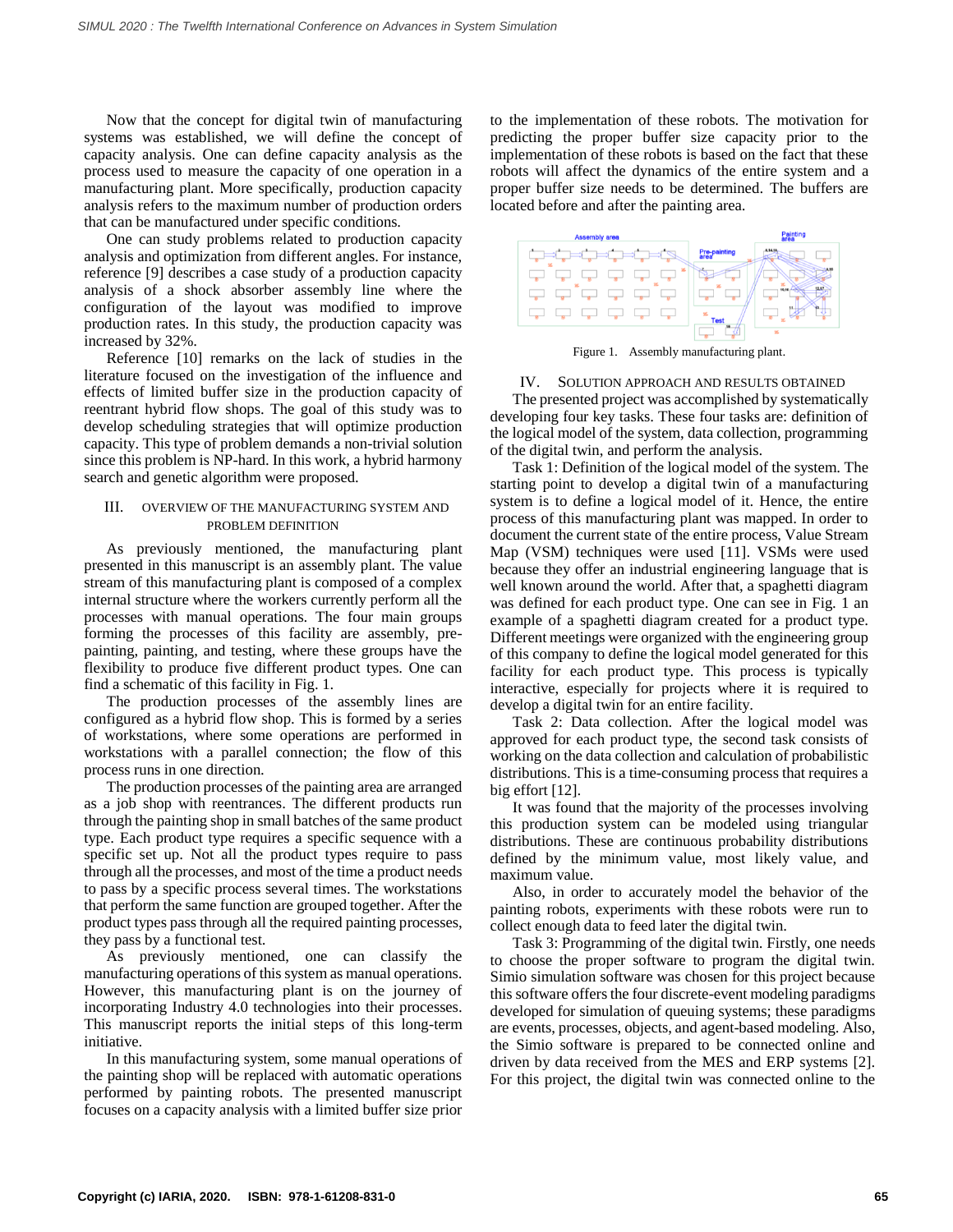MES system, allowing starting the simulation as a non-empty and idle system.

The logical model previously defined in Task 1 was programmed using the Simio software. The paradigms that were used to develop the digital twin are objects, events, and processes. The programing task was divided into two phases. During the first phase, a digital twin that mimics the current state of the system was created to have a point of departure, which subsequently was used to develop a digital twin of the future state of the system. This digital twin was broken down into small parts and those were systematically programmed one at a time. Every time a small part of the digital twin was created, a verification analysis was conducted to prove that the model is behaving as expected.

Subsequently, the output of the digital twin of the system's current state was compared versus the output of the real system. The digital twin's programming, verification, and validation steps were done iteratively until the group of modelers and the engineering team of the manufacturing plant agreed that the digital twin was an accurate representation of the current system.

Also, a sensitivity study was conducted using linear regression. The input parameters that were chosen for the analysis are one station of the assembly and pre-painting areas, and the painting station. Fig. 2 shows a Tornado chart with the results obtained in the Simio software. The sensitivity coefficients of the previously mentioned workstations are 0.044, 0.039, and 0.018 hours, respectively.

Afterward, the programming of the digital twin of the current system was modified to mimic the previously defined logical model of the proposed system with painting robots.

Task 4: Perform the analysis. After the digital twin of the proposed process with painting robots was completed during the third task, the analysis task started. As mentioned before, this analysis focuses on quantifying the influence of limited buffer size in the production capacity of the proposed system with painting robots.

The presented study is focused on the calculation of the total number of products produced over the pre-defined buffer size of the painting area. In order to determine the influence of the buffer size, a what-if analysis was run.

The simulation runs for 365 days (i.e., 8,760 hours). An infinite demand was considered for this analysis, which means that it was considered that the system is able to ship all the units that are produced. For this analysis, the manufacturing orders of the product types were pushed through the value stream.

During the analysis, the average total number of parts was calculated for buffer sizes of 7, 8, 9, 10, 20, 30, 40, 50, 100, 200 and infinity.

Table I shows the average results obtained from fifty replications of the total number of parts produced. Also, one can see in Fig. 3 a graph that shows the total number of parts produced versus the different buffer sizes. It was observed that the system converges at a buffer size of 200, where the total number of parts produced with this buffer size is 5200 parts.

In terms of theory of constrains [13], one can say that the painting area is the governing constraint that determines the throughput, because this area has the processes with longest processing times and the manufacturing sequences involves re-entrance of the WIP of the different products. The system converges at a buffer size of 200 units because the buffer placed before this area ensures a starving time of zero for this area. At the same time, the buffer placed after this area allows a starving time of zero for the Testing area.

Furthermore, one can see in Fig. 4 the inventory of the cluster with painting robots. It is observed that for the case of an infinity buffer capacity the inventory in the robotic cluster grows without control, because of that, a limited buffer serves also as a production strategy to maintain the inventory levels.



Figure 2. Sensitivity analysis of the selected processes.

TABLE I. NUMBER OF PARTS PRODUCED AS A FUNCTION OF THE

| <b>Buffer size</b> | Number of parts<br>produced |
|--------------------|-----------------------------|
|                    |                             |
| 7                  | 4963                        |
| 8                  | 5006                        |
| 9                  | 5027                        |
| 10                 | 5065                        |
| 20                 | 5097                        |
| 30                 | 5129                        |
| 40                 | 5170                        |
| 50                 | 5185                        |
| 100                | 5190                        |
| 200                | 5200                        |
| Infinity           | 5205                        |



Figure 3. Total number of parts produced versus different buffer sizes.